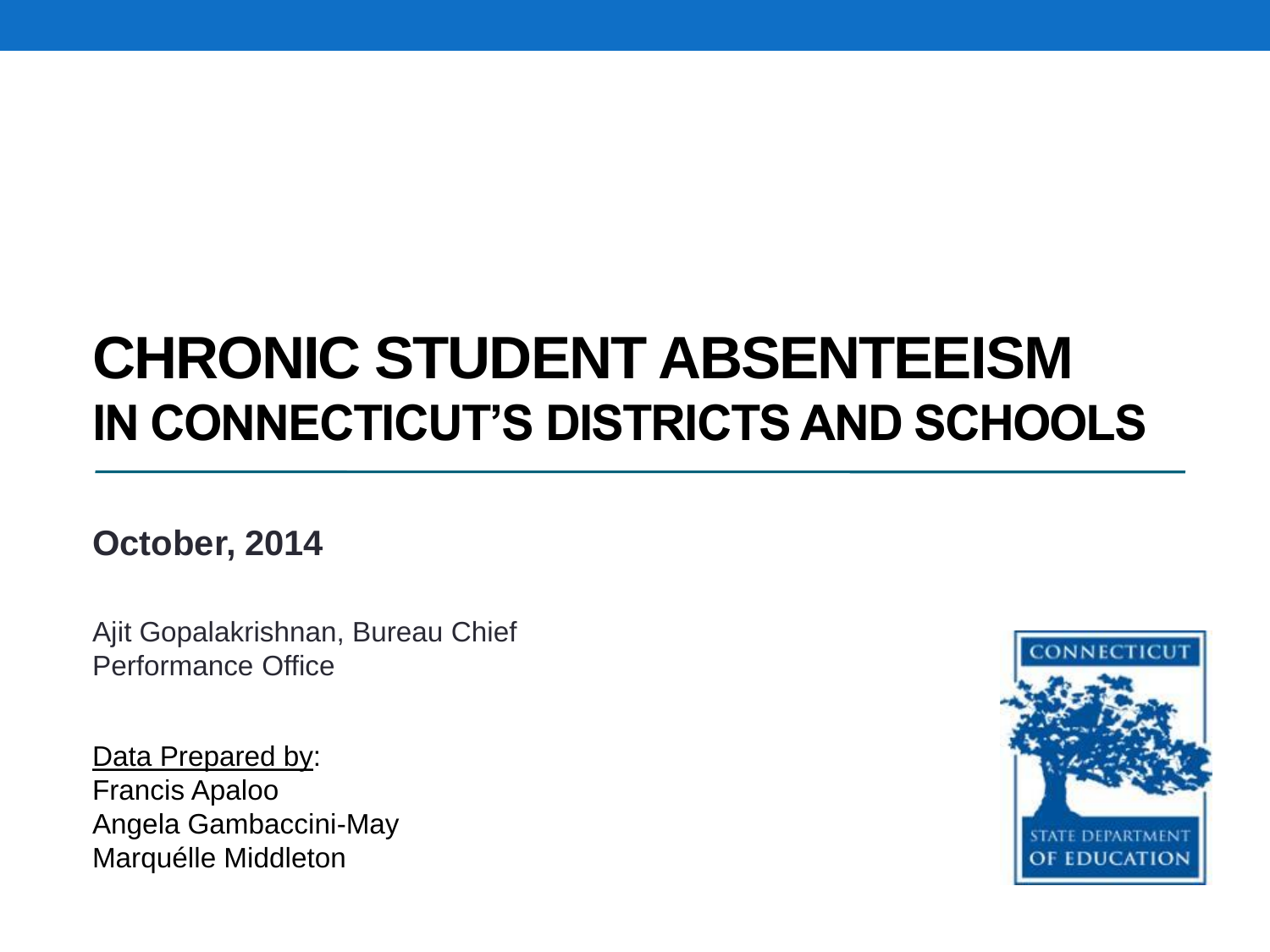# **School Attendance Matters**

- Students need to attend school daily to succeed. If chronic *early* absence is not addressed at the elementary level, then it may worsen in the higher grades. A report by John Hopkins University outlines various research findings that highlight the **association of chronic absenteeism to student academic achievement and high school graduation**.
- Factors that contribute to chronic absence may be situated in the **family, school and/or the community**. Some examples of such factors include inadequate healthcare, high family mobility, low maternal education, food insecurity, ineffective parent engagement, and high levels of community violence.
- Solutions to high levels of chronic absenteeism will require the **collaborative efforts** of schools, communities, and families.
- *Chang & Romero, Present, Engaged & Accounted For: The Critical Importance of Addressing Chronic Absence in the Early Grades, National Center for Children in Poverty: September 2008.*
- *Balfanz, R., & Byrnes, V. (2012). Chronic Absenteeism: Summarizing What We Know From Nationally Available Data. Baltimore: Johns Hopkins University Center for Social Organization of Schools.*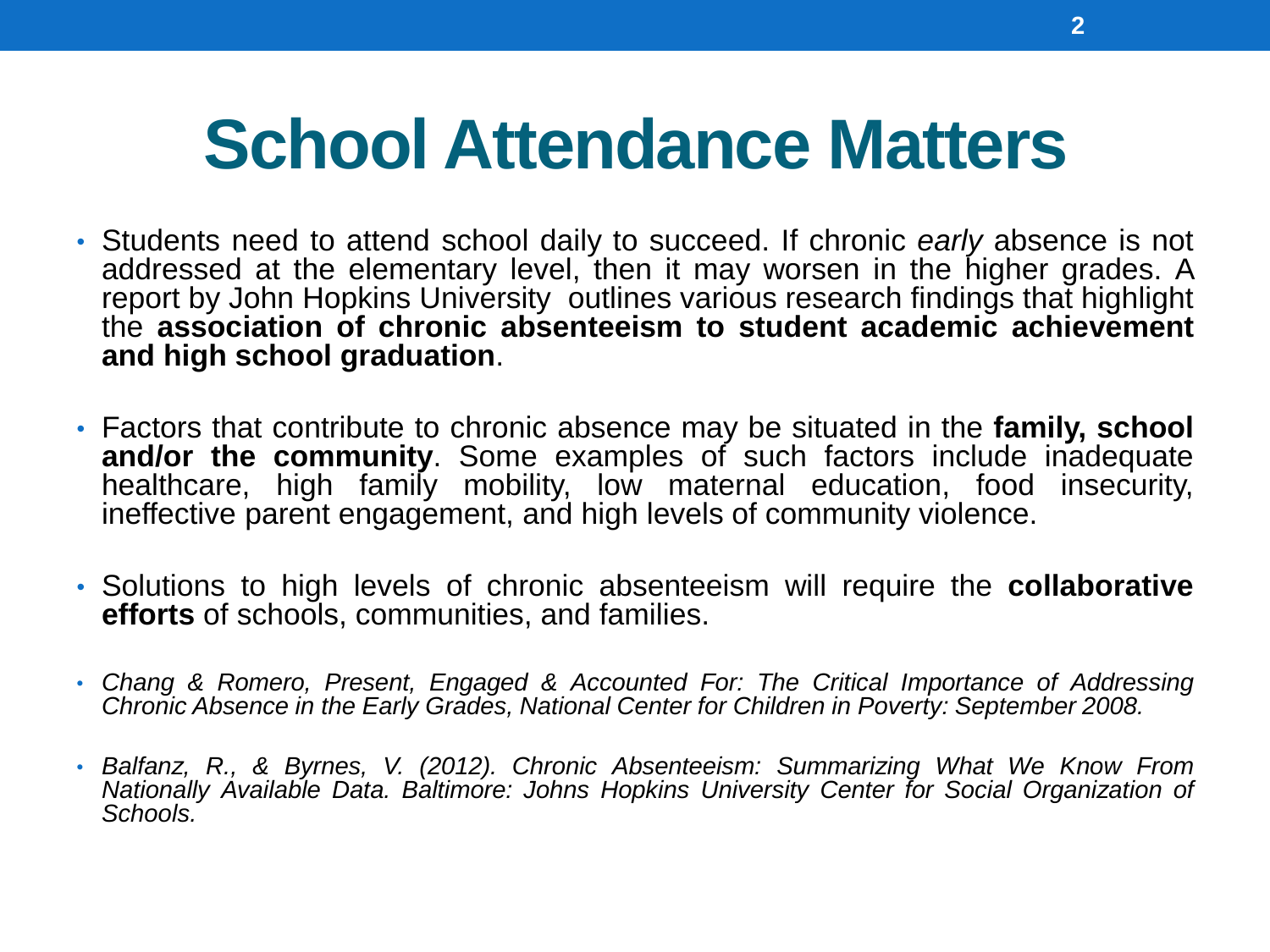### **School Attendance: A National Problem**

• A report published by Attendance Works in 2014 suggests between 5 and 7.5 million U.S. students miss nearly a month of school each year.

Chronic Absenteeism can lead to:

- *Reduced classroom instructional time*
- *Lower graduation rates*
- *Increased achievement gaps*
- Absenteeism in Kindergarten can negatively affect a child's attitude toward their school success in later elementary school years.
- Several studies suggest that missing 10 percent of the school year in the early grades (e.g. Preschool and kindergarten) can cause a delay in a child's ability to master reading by the end of third grade.

Ginsburg, Jordan & Chang*, Absences Add Up: How School Attendance Influences Student Success: August 2014.*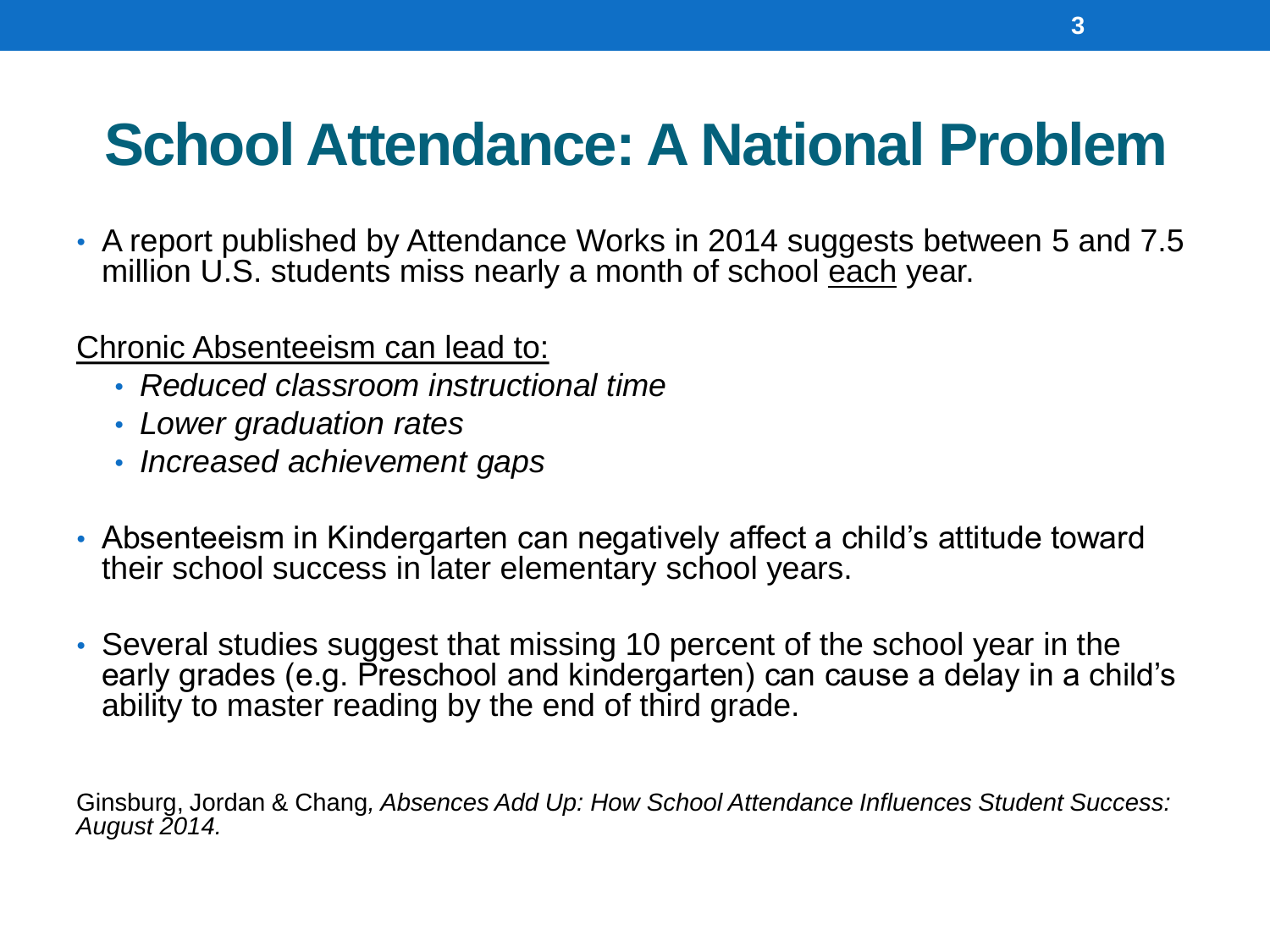### **Defining Attendance: Terms/Measures**

#### **District/School Overall Attendance Rate**

• The percentage of a school or district's overall student population that are physically present in school on any given day. This measure is not based on an individual student's attendance rate.

#### **District/School Chronic Absenteeism Rate**

• A measure of how many students miss at least 10 percent of days enrolled for any reason including excused and unexcused absences and days absent due to out of school suspensions served.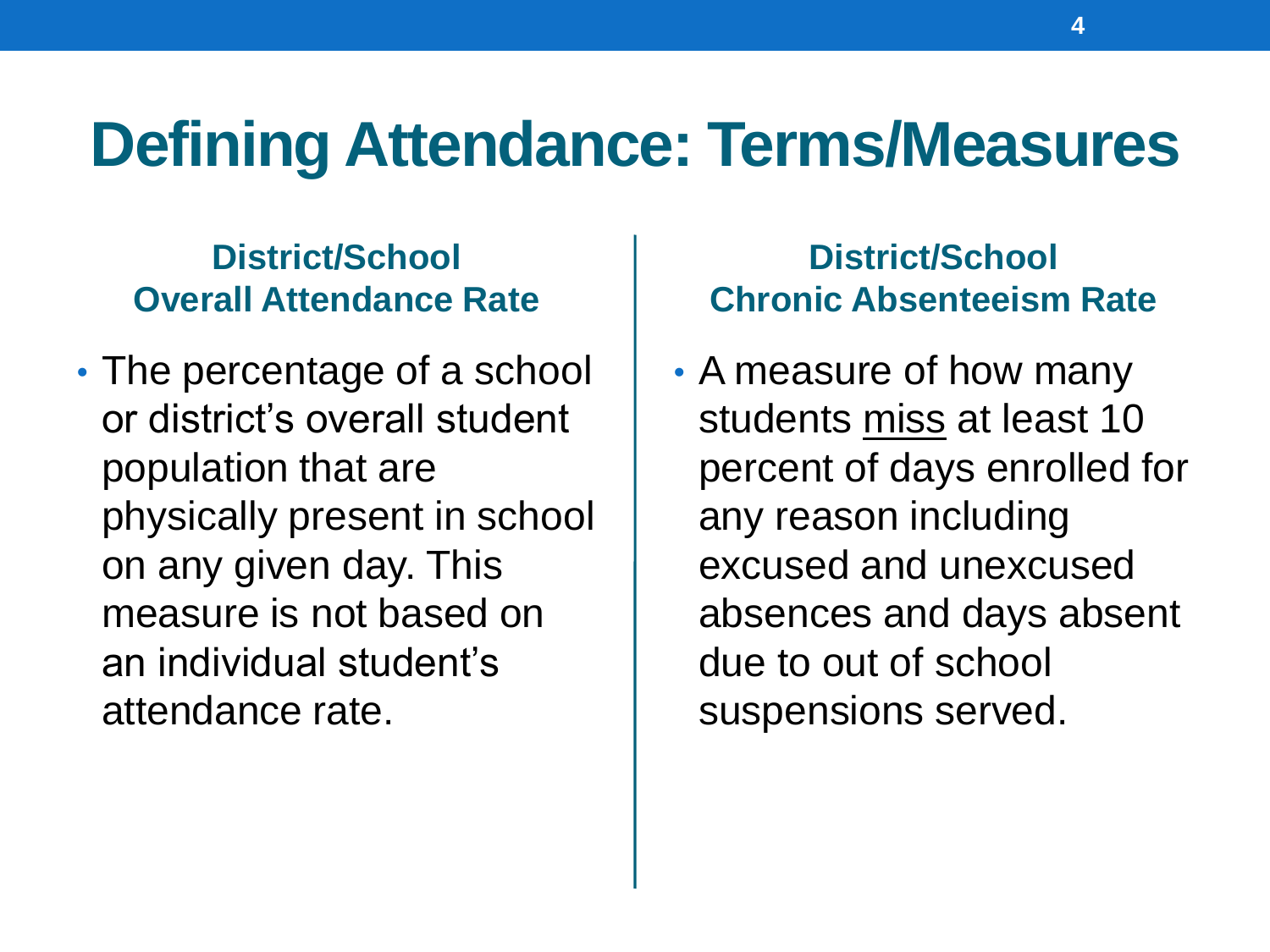# **Why Focus on Chronic Absenteeism?**

- Commonly reported aggregate attendance measures for districts/schools/subgroups (e.g., overall attendance rate) may not adequately highlight the extent of individual absenteeism. For example, a high school may have an attendance rate of 92% but as many as quarter of their students could be chronically absent.
- Tracking attendance and chronic absenteeism on a regular basis throughout the school year can help districts and schools to identify students who need interventions and support services. It is the first step to helping children achieve success in school.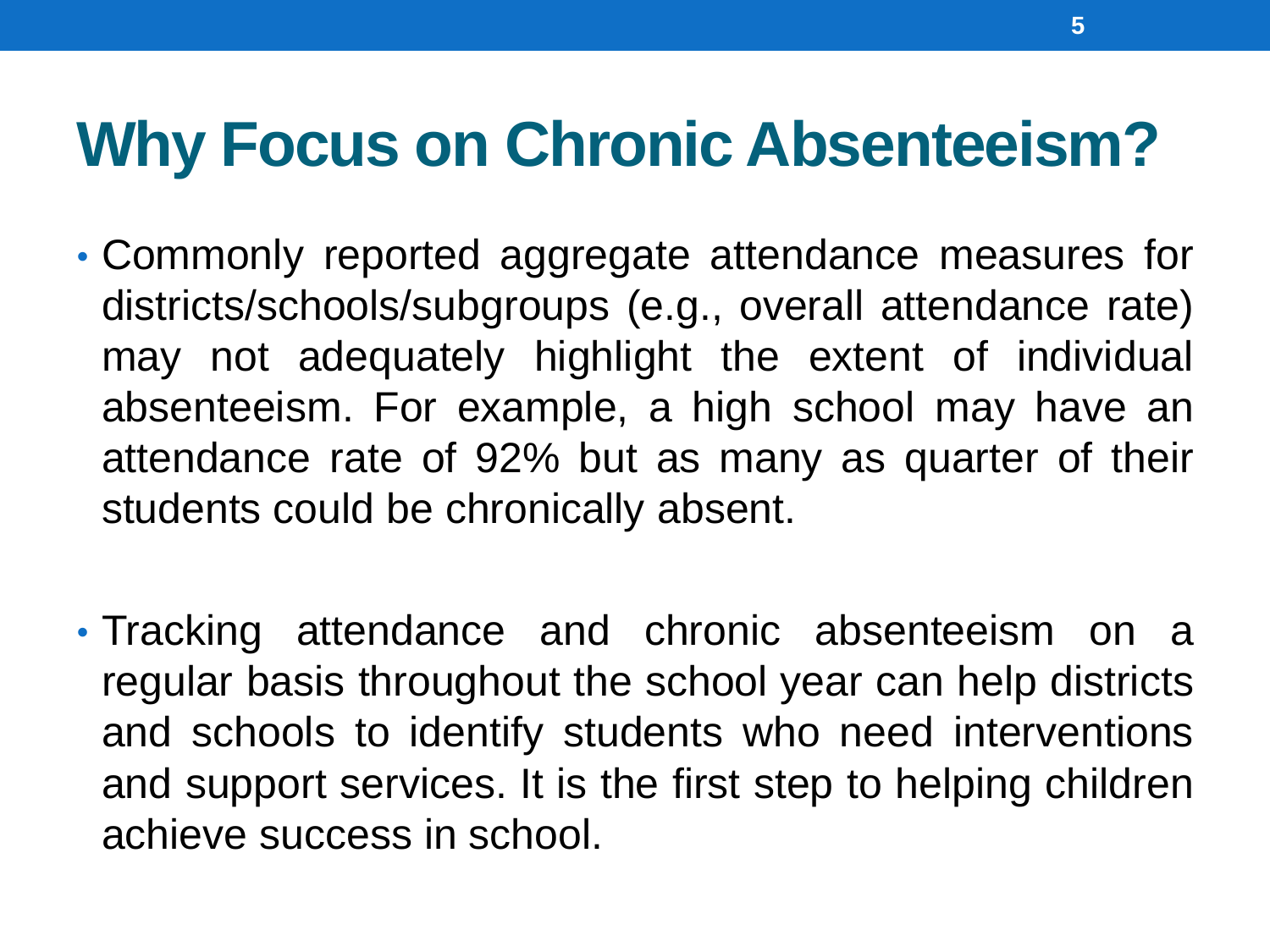# **Chronic Absenteeism Calculation**

• Chronic absenteeism is defined as missing ten percent or greater of the total number of days enrolled in the school year for any reason. It includes both excused and unexcused absences in addition to out of school suspensions and expulsions served.

Student Attendance Rate\* = Student's Total Days of Attendance Student's Total Days of Membership

- A student is classified as chronically absent if his/her attendance rate is less than or equal to 90%.
- SDE analyzes chronic absenteeism at the state, district, school, and student subgroup levels.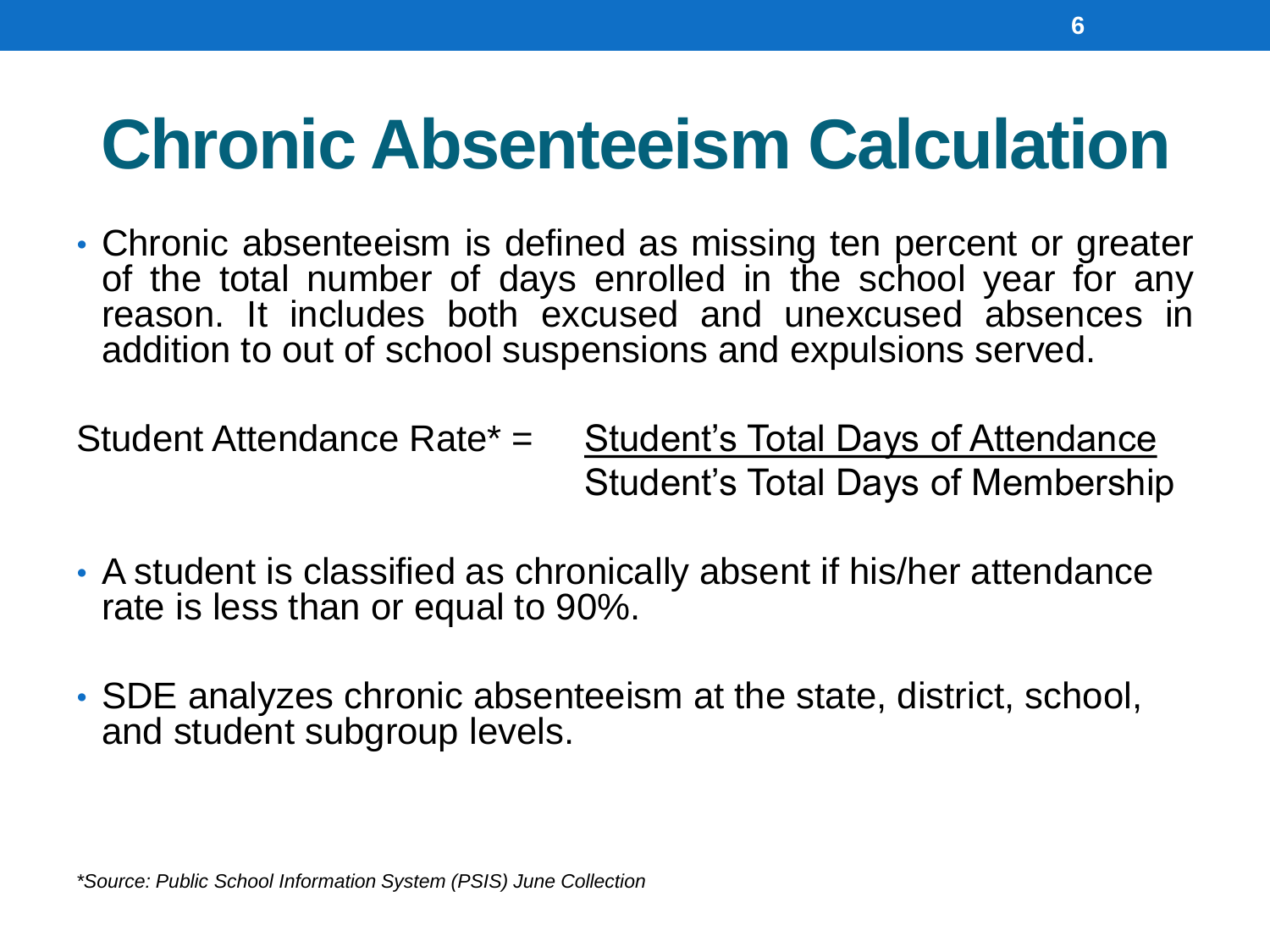# **What have we learned?**

(2013-14 Statewide Analysis)

- 10.7 percent of K-12 students (over 56,000 students) were chronically absent in the most recent 2013-14 school year.
- Great disparities still exist in chronic absenteeism rates across student subgroups at the state level and within many districts:
	- The chronic absenteeism rate for students eligible for **free meals** is *more than three times* that of those who ineligible for lunch subsidies
	- The chronic absenteeism rates for **Black/African American** and **Hispanic or Latino** students are both *more than two times* that of **White** students
	- **English Language Learners** and **Students with Disabilities**  continue to evidence substantially higher chronic absenteeism rates when compared to their general education peers.
	- Chronic absenteeism rates are significantly higher in the **urban**  districts.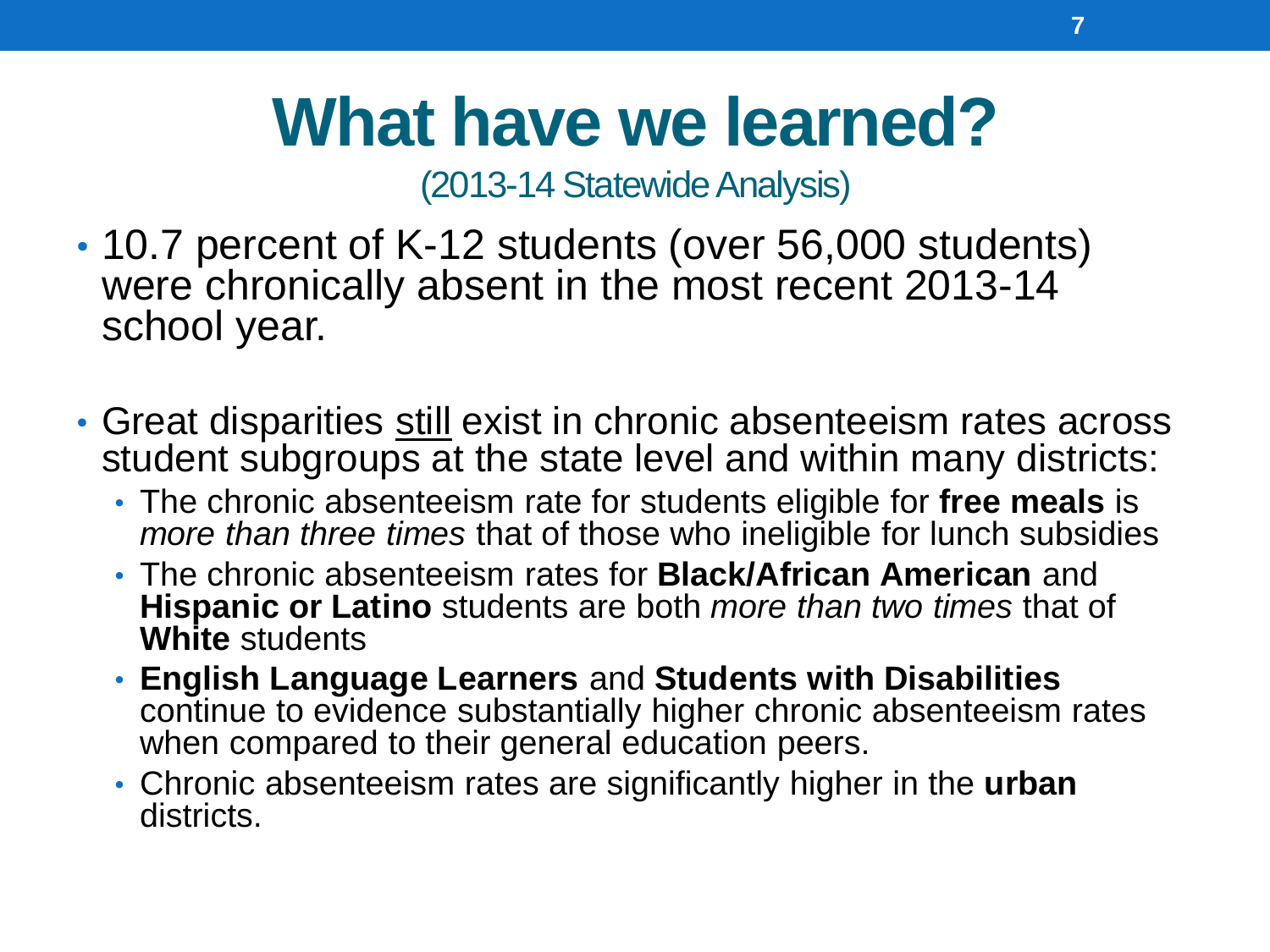#### Attendance Rate and Chronic Absenteeism, 2013-14 *(Eight Alliance Districts with Network Schools)*

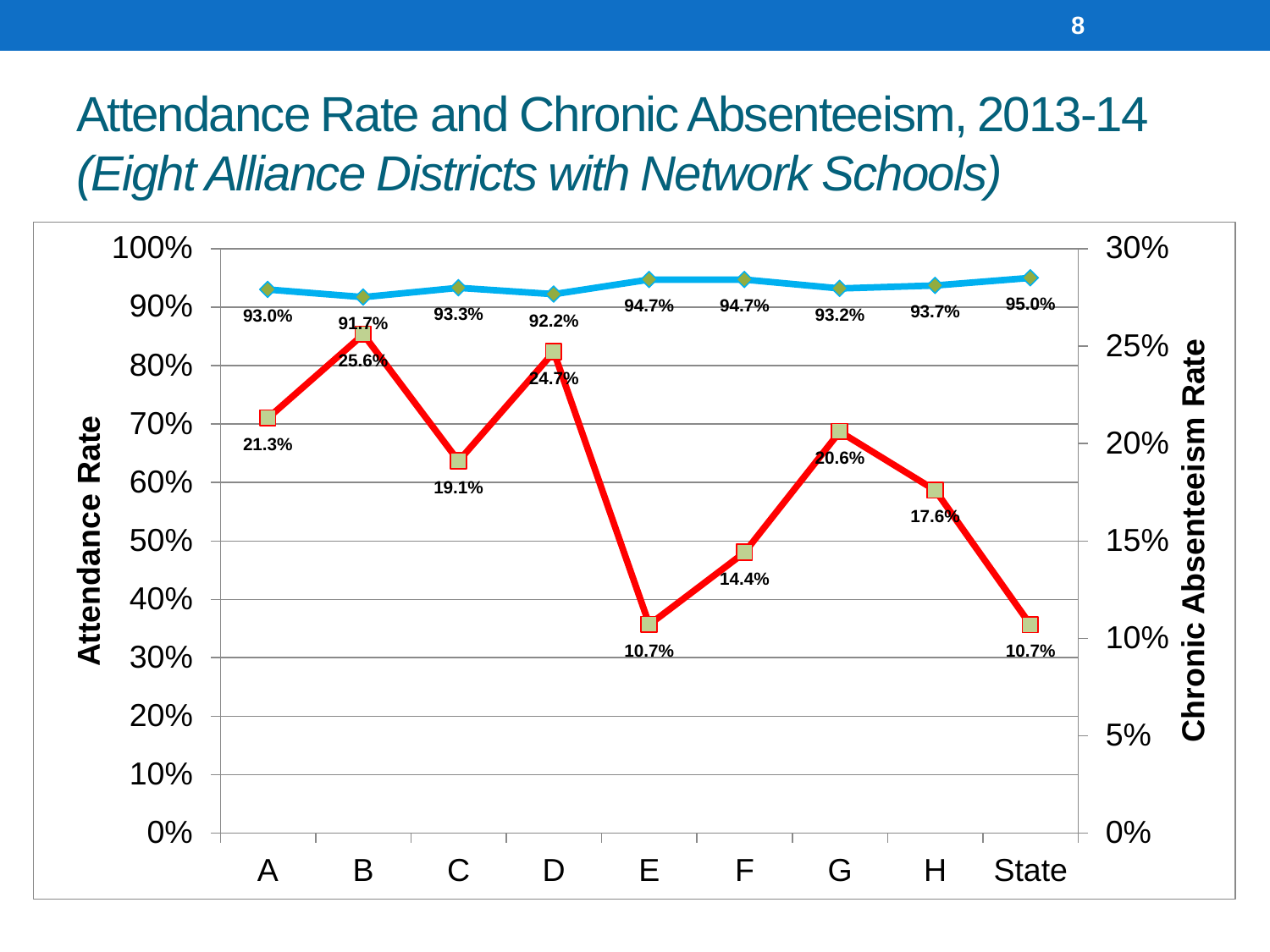# **3-YEARS STATEWIDE DATA TREND**

|                                           | 2011-12 | 2012-13 | 2013-14 | <b>YR. 1 to YR. 2</b> | YR 2 to YR. 3 |
|-------------------------------------------|---------|---------|---------|-----------------------|---------------|
| Race-Ethnicity                            |         |         |         |                       |               |
| American Indian or Alaska Native          | 14.6    | 13.9    | 12.2    | $-0.7$                | $-1.7$        |
| Asian                                     | 7.0     | 7.3     | 6.4     | 0.3                   | $-1.0$        |
| <b>Black or African American</b>          | 15.2    | 16.0    | 15.7    | 0.8                   | $-0.3$        |
| Hispanic/Latino of any race               | 18.4    | 19.1    | 18.1    | 0.7                   | $-0.9$        |
| Native Hawaiian or Other Pacific Islander | 11.4    | 12.0    | 10.6    | 0.6                   | $-1.5$        |
| Two or More Races                         | 10.9    | 11.9    | 10.9    | 0.9                   | $-1.0$        |
| Whitel                                    | 8.0     | 8.2     | 7.2     | 0.2                   | $-1.0$        |
| <b>Special Populations</b>                |         |         |         |                       |               |
| <b>Students with Disabilities</b>         | 18.7    | 19.2    | 18.5    | 0.5                   | $-0.7$        |
| <b>ELL Students</b>                       | 18.5    | 18.4    | 18.0    | $-0.1$                | $-0.4$        |
| <b>Meal Program Status</b>                |         |         |         |                       |               |
| Free Meals                                | 20.0    | 20.9    | 19.9    | 0.9                   | $-1.0$        |
| Reduced                                   | 10.7    | 10.4    | 9.1     | $-0.3$                | $-1.3$        |
| Not Eligible                              | 6.7     | 6.9     | 6.1     | 0.2                   | $-0.8$        |
| Grade Range                               |         |         |         |                       |               |
| Elementary Level (Grade K-3)              | 8.3     | 8.9     | 8.6     | 0.6                   | $-0.3$        |
| Middle Grades (Grades 4-8)                | 8.9     | 9.0     | 8.4     | 0.1                   | $-0.6$        |
| Secondary School (Grades 9-12)            | 16.2    | 16.9    | 15.4    | 0.7                   | $-1.5$        |
| <b>STATEWIDE</b>                          | 11.0    | 11.5    | 10.7    | 0.5                   | $-0.8$        |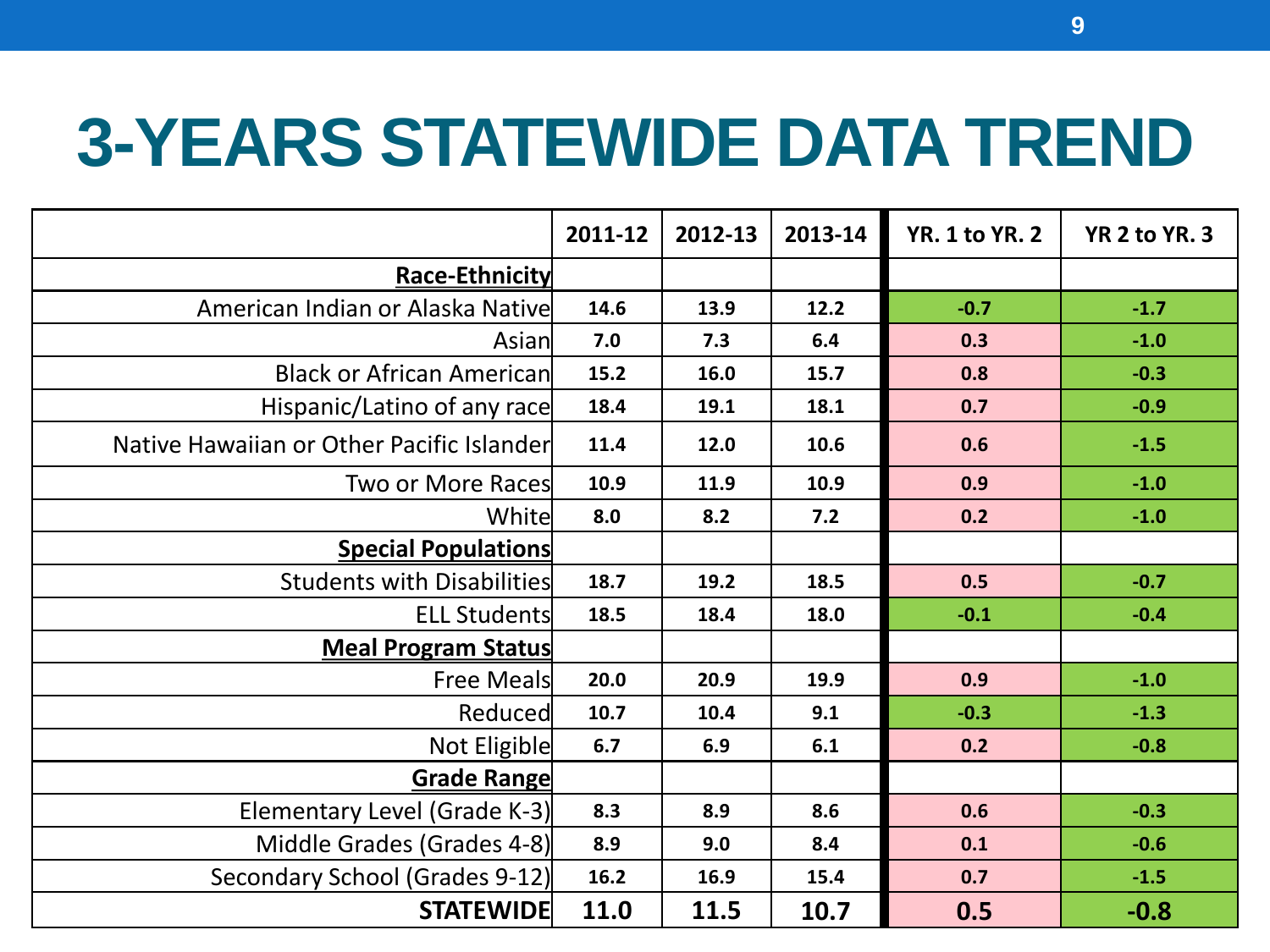#### 3-Year Analysis of Statewide Chronic Absenteeism by Meal Program Eligibility (proxy for poverty)

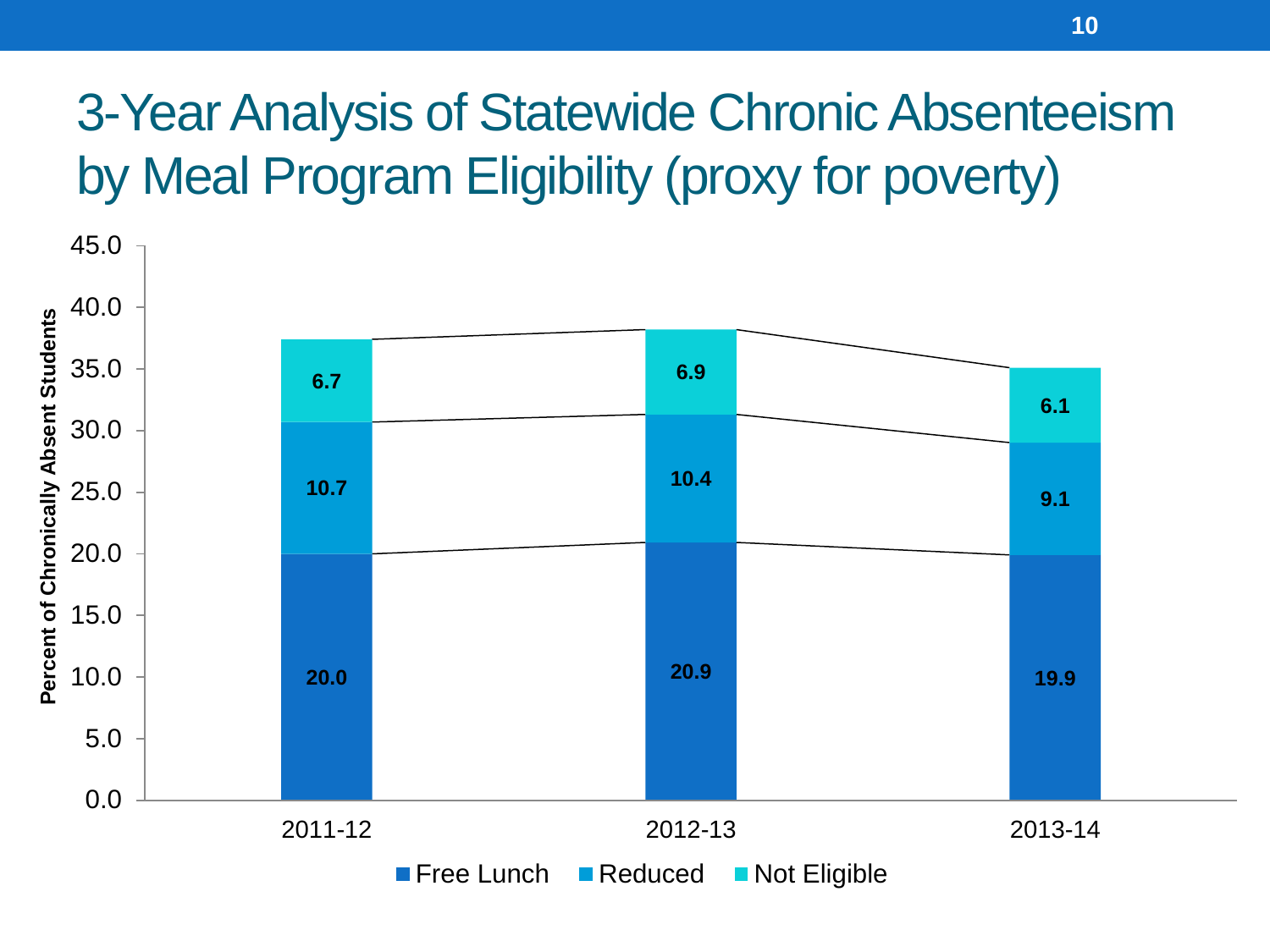#### 3-Year Analysis of Statewide Chronic Absenteeism by Instructional Program

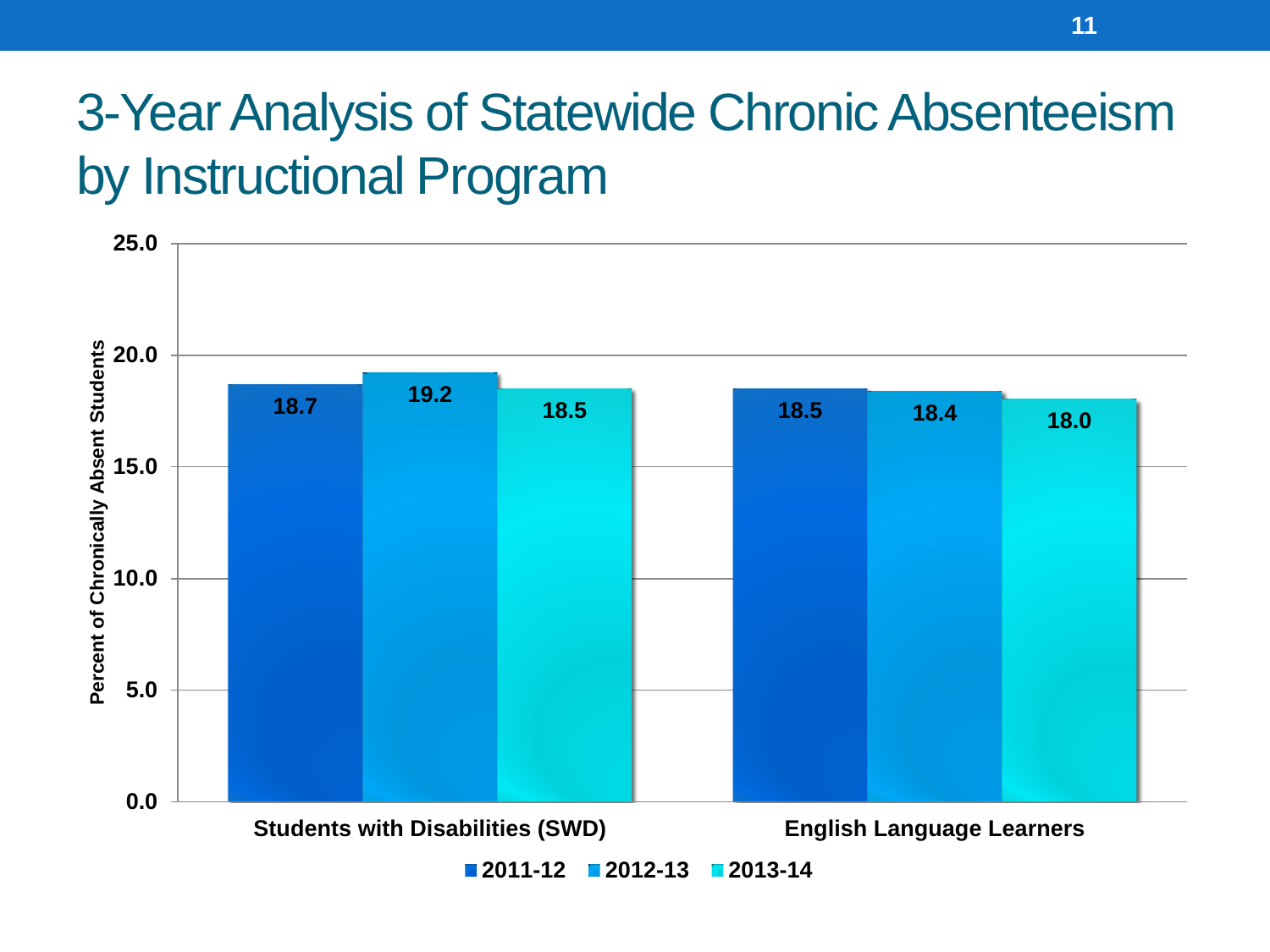# Percent of Students Chronically Absent by Lunch Eligibility, 2013-14

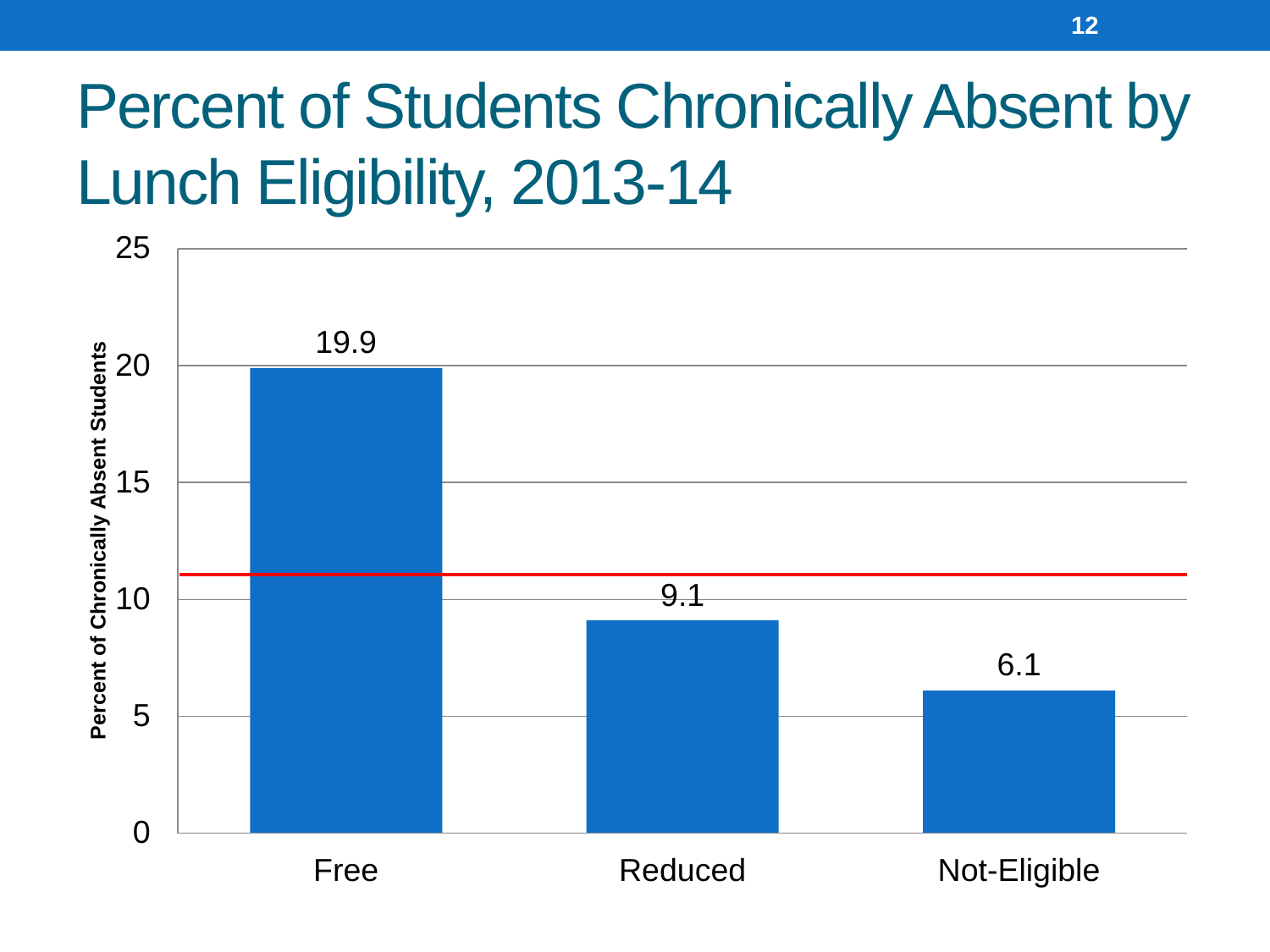# Percent of Students Chronically Absent by Race/Ethnicity, 2013-14

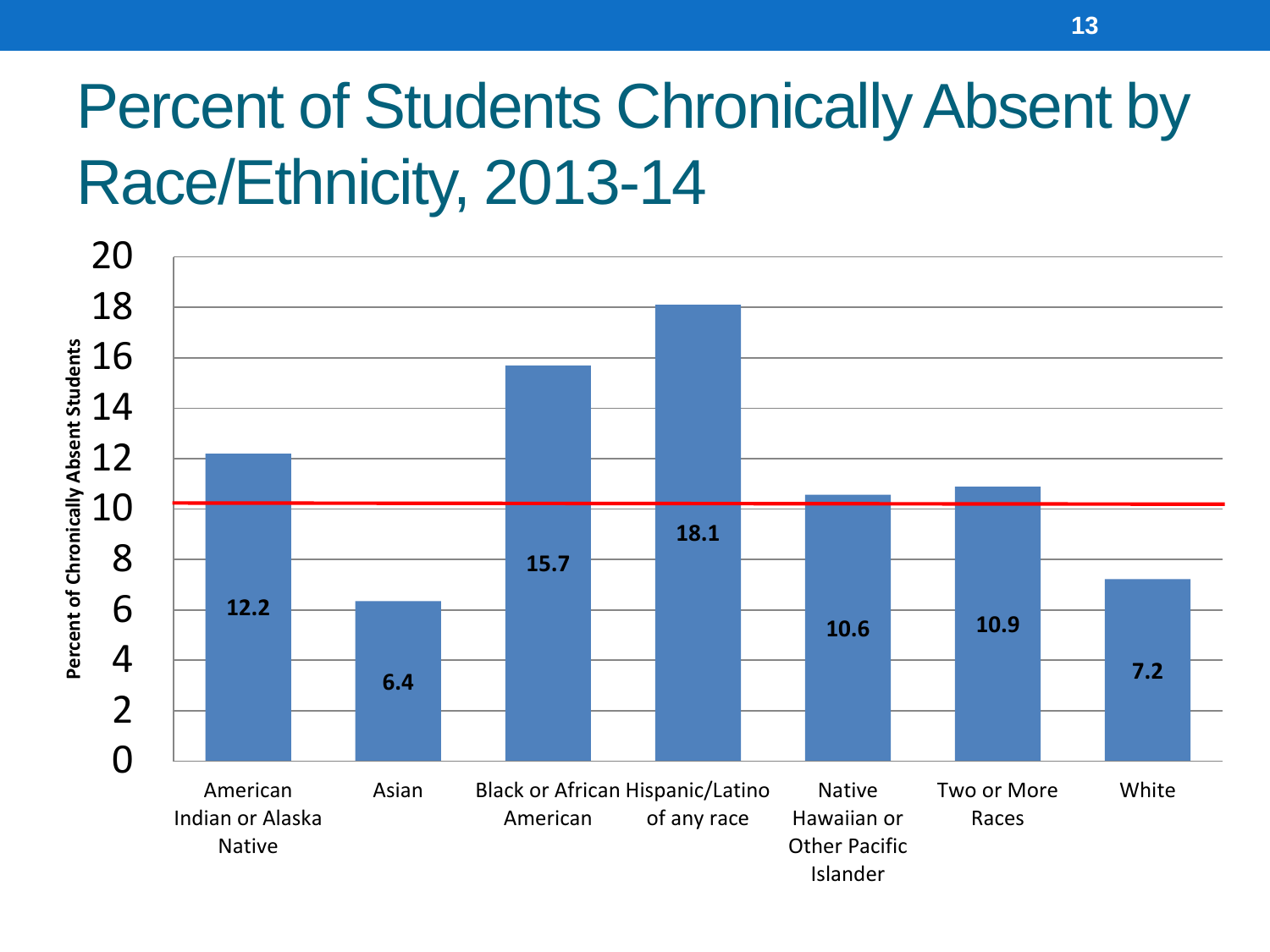# **Chronic** Absenteeism by Grade-Level

The chronic absenteeism rates for high school students is nearly twice that of students in grades K-8.

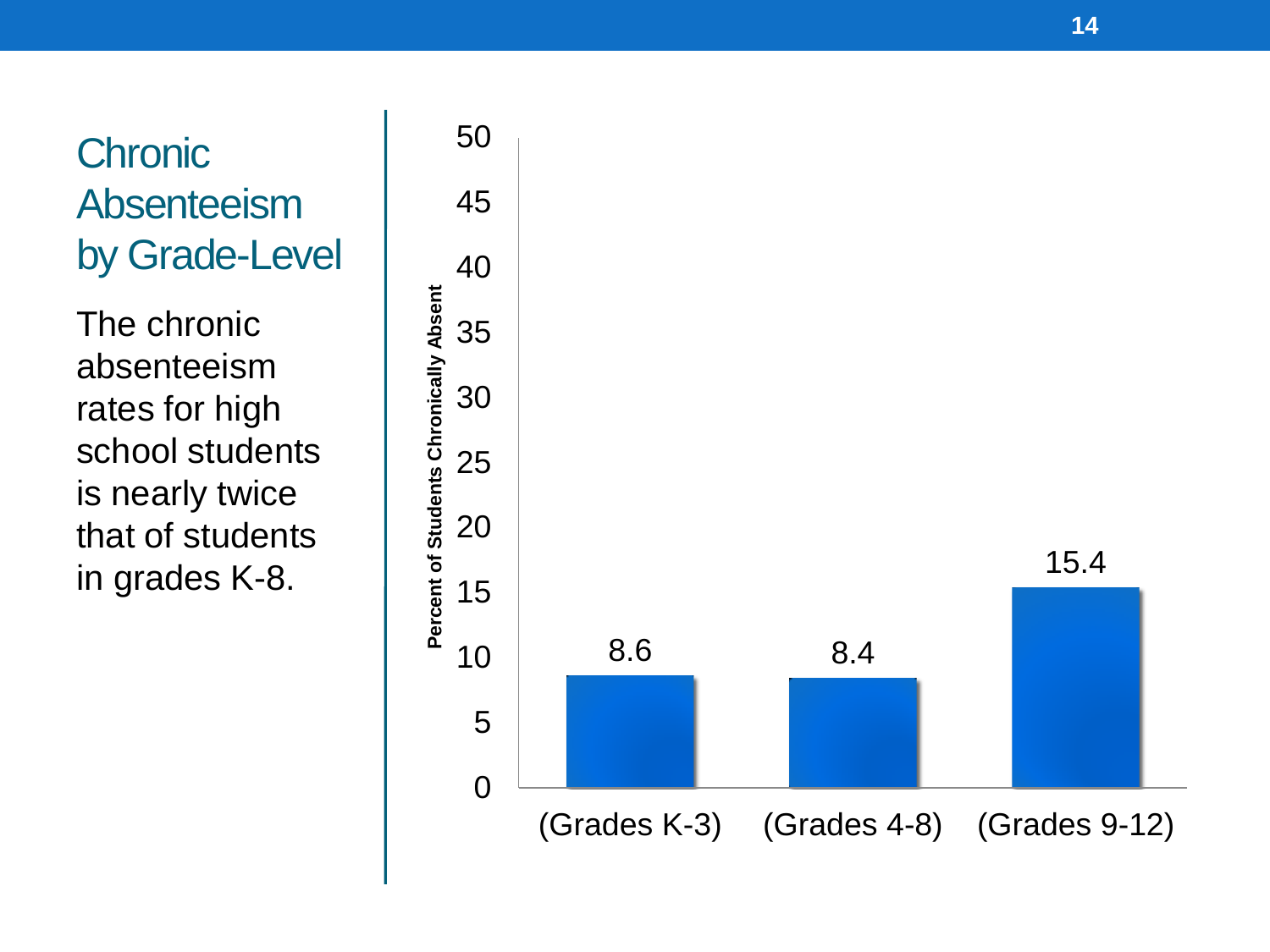## Chronic Absenteeism by District Type, 2013-14

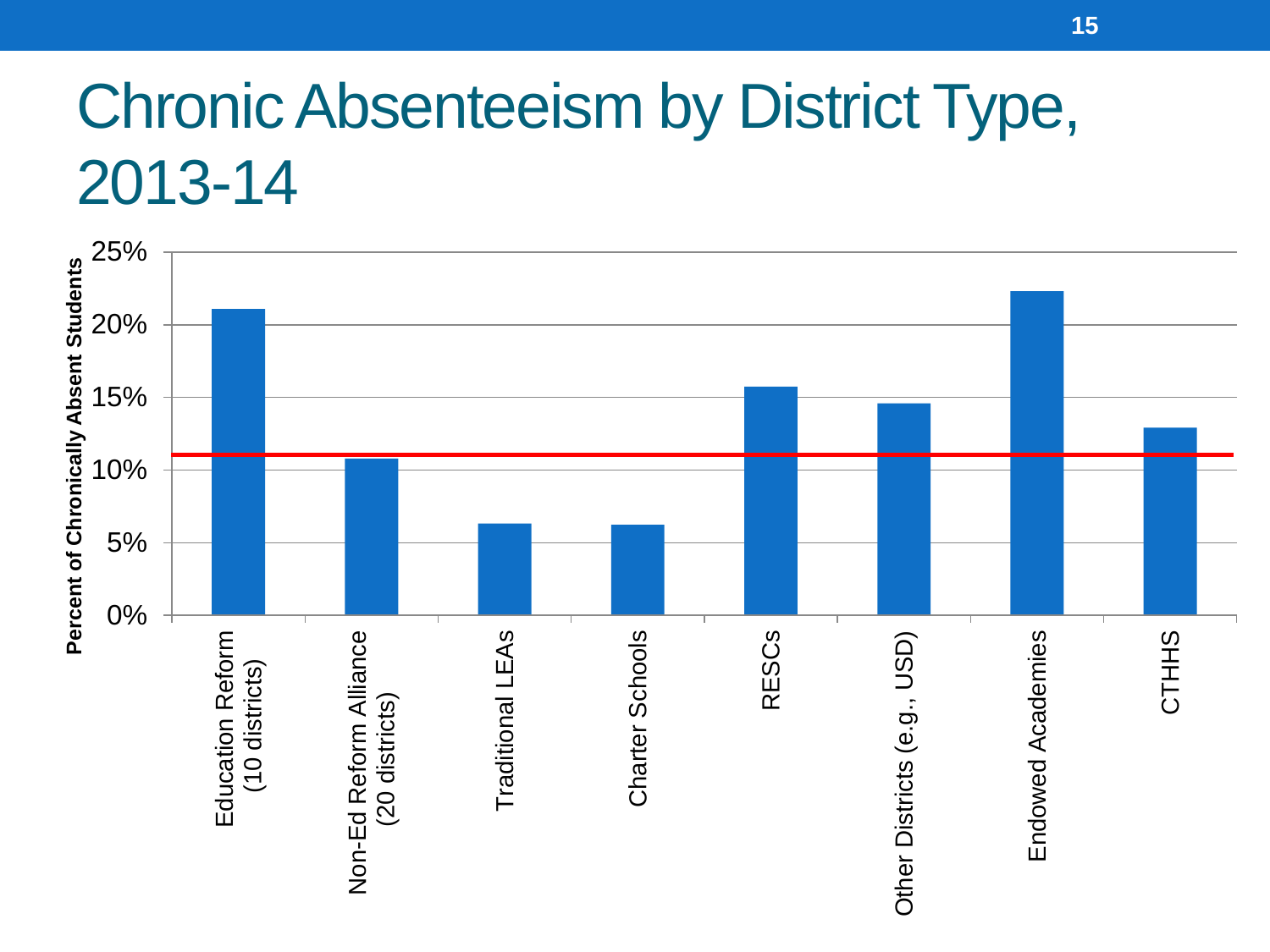### Associations between Student Attendance and Graduation

Students were grouped into the following attendance categories to examine their association to 4-year graduation and discipline

| <b>Attendance Rate Level</b> | <b>Definition</b>                                       |
|------------------------------|---------------------------------------------------------|
| Satisfactory                 | Student attendance rate<br>greater than 95%             |
| At Risk                      | Student attendance rate<br>between 90-95%               |
| <b>Chronically Absent</b>    | Student attendance rate of<br>less than or equal to 90% |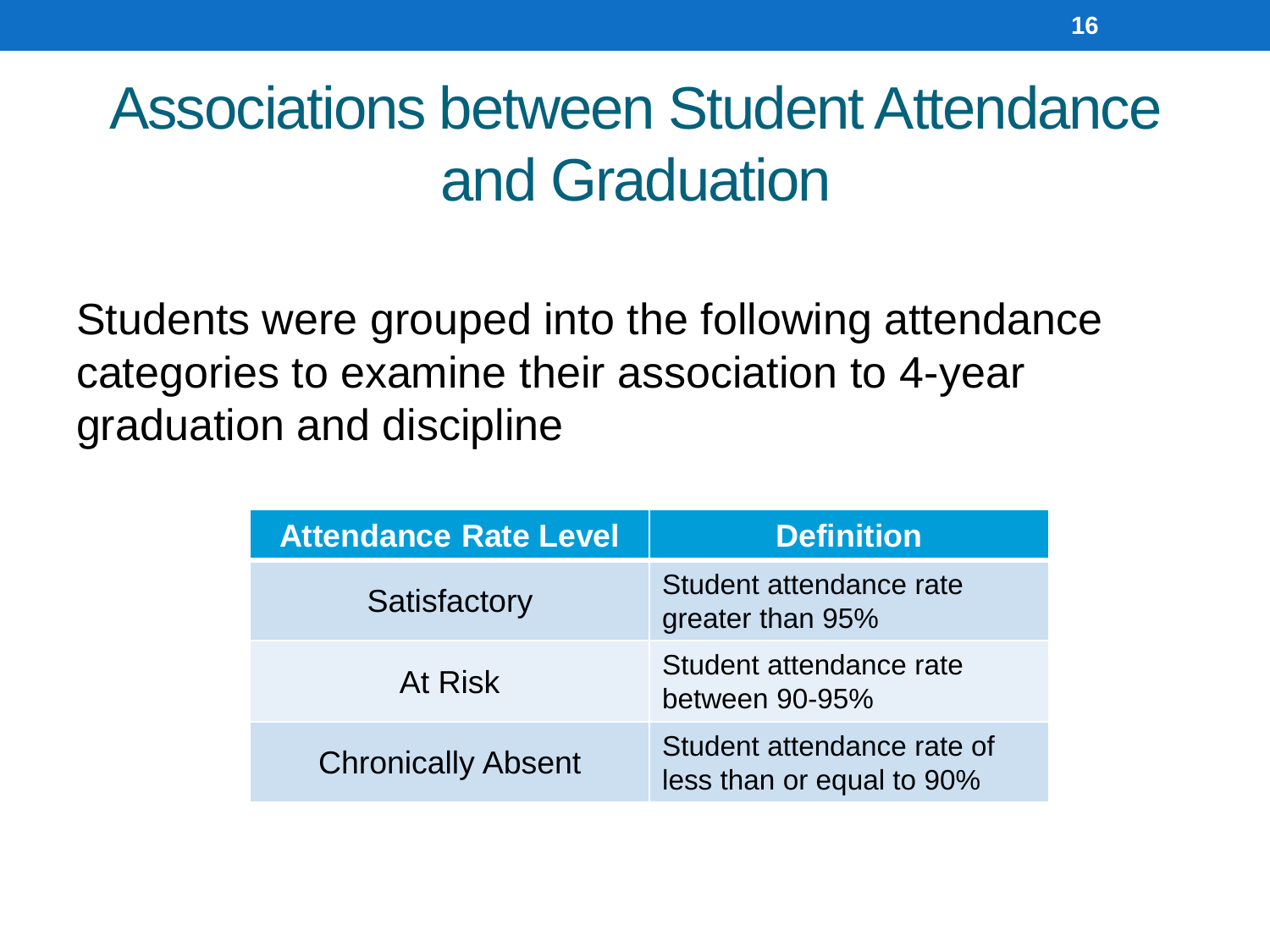### Attendance in 9<sup>th</sup> Grade and Graduation in 4 Years by Meal Eligibility, 2012-13 Cohort

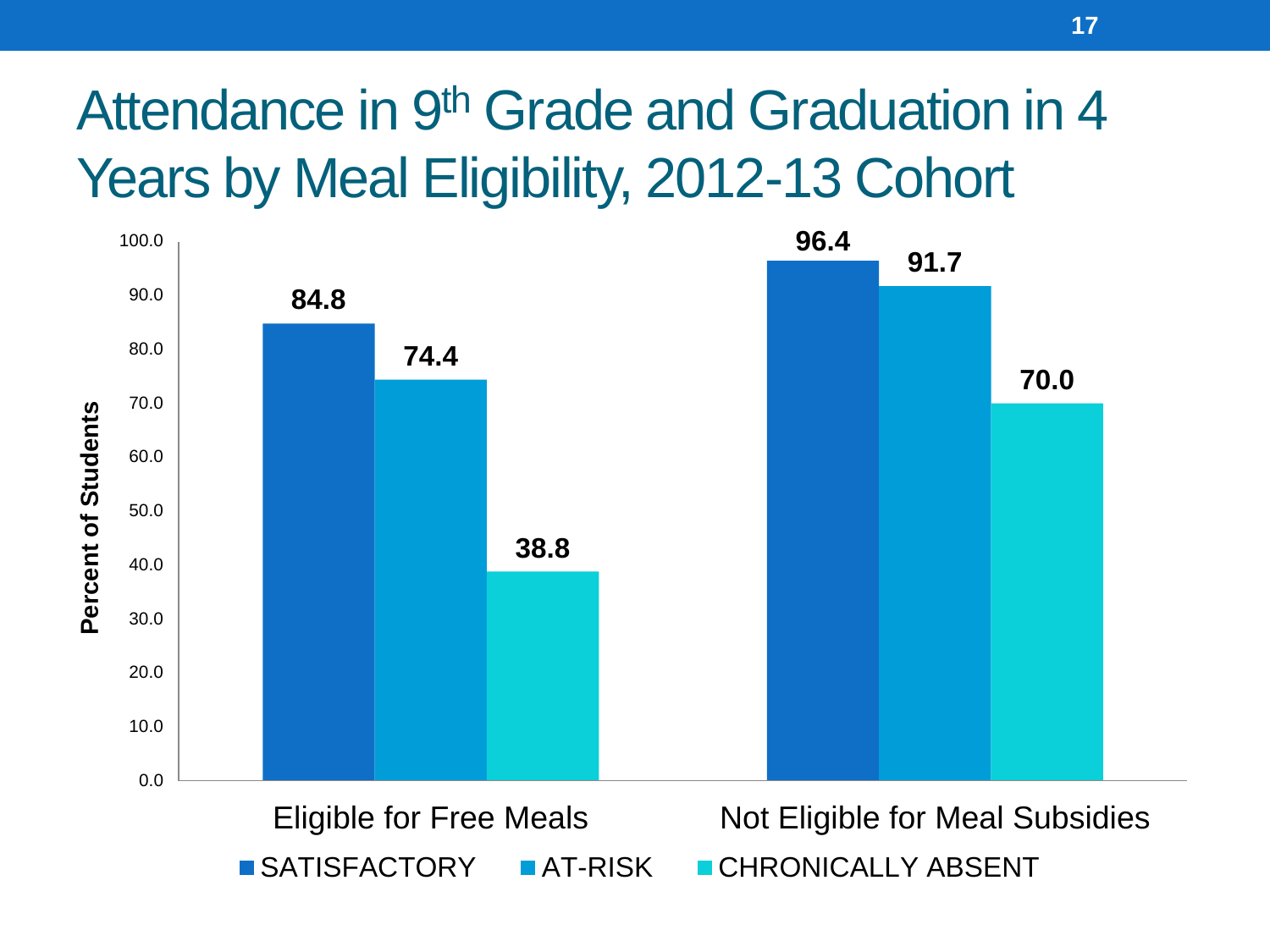### Attendance in 9<sup>th</sup> Grade and Graduation in 4 years by Race/Ethnicity, 2012-13 Cohort

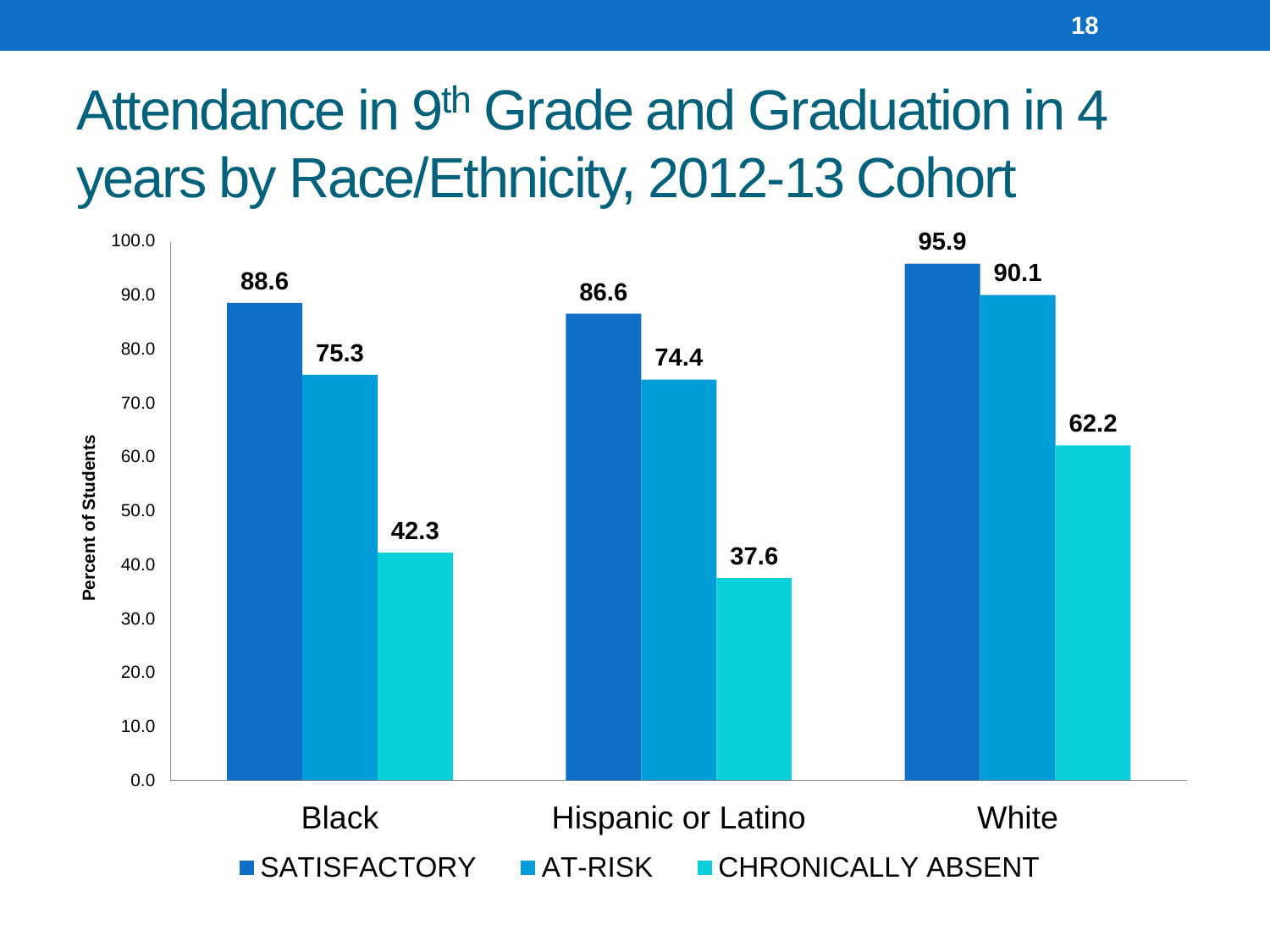#### Attendance of Students Receiving ISS, OSS or Expulsion by Race: Percent of Students (unduplicated) 2011-12

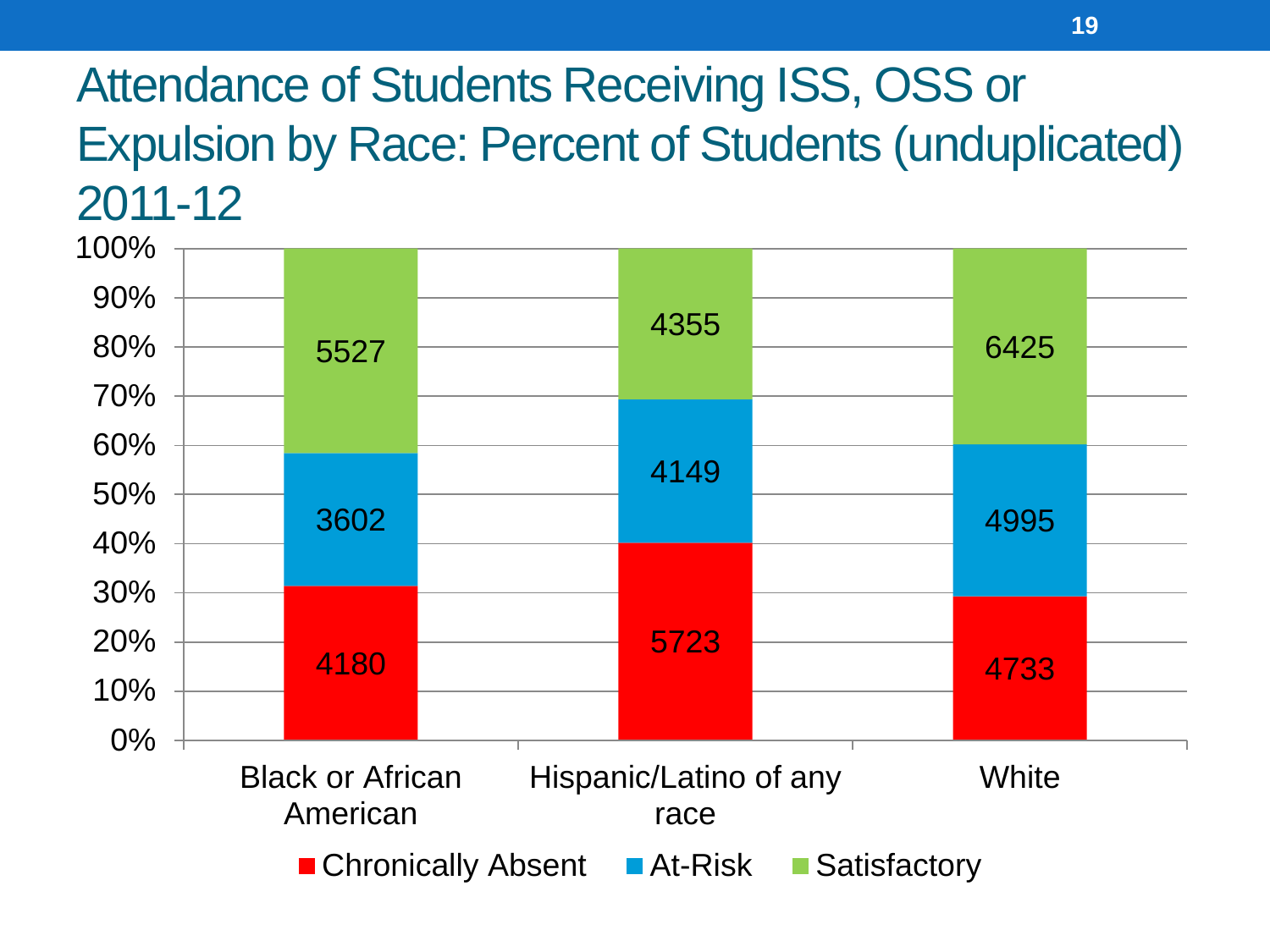#### Attendance of Students Receiving ISS, OSS or Expulsion by Race: Percent of Students (unduplicated) 2012-13

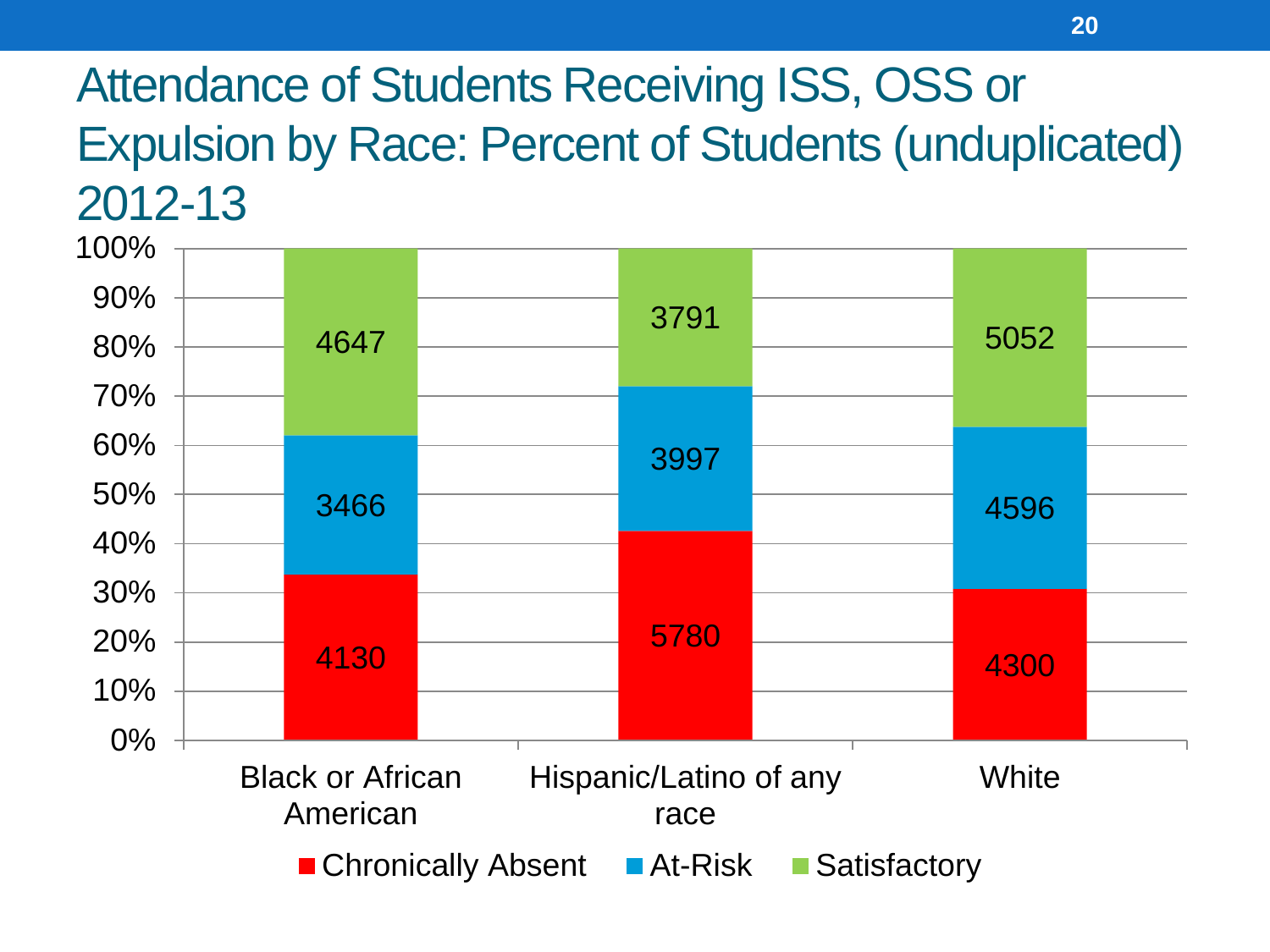### Discipline Incident (ISS, OSS, Expulsion) in 9th Grade and Graduation in 4 Years, 2013 Cohort



■ 4-Year Cohort Graduate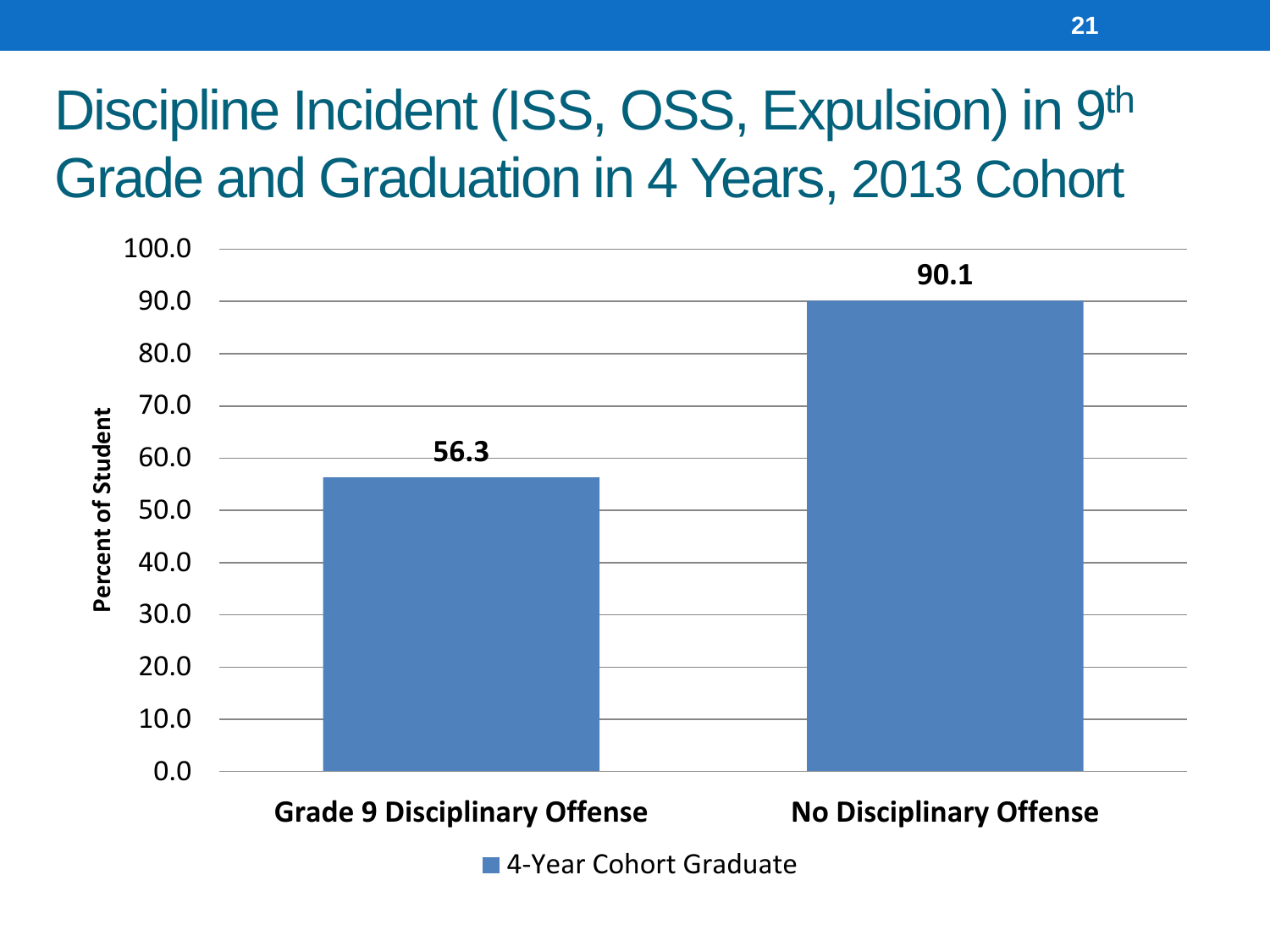#### Discipline Offenses (ISS, OSS, Expulsion) in 9th Grade and Graduation in 4 Years by Lunch Eligibility, 2013 Cohort